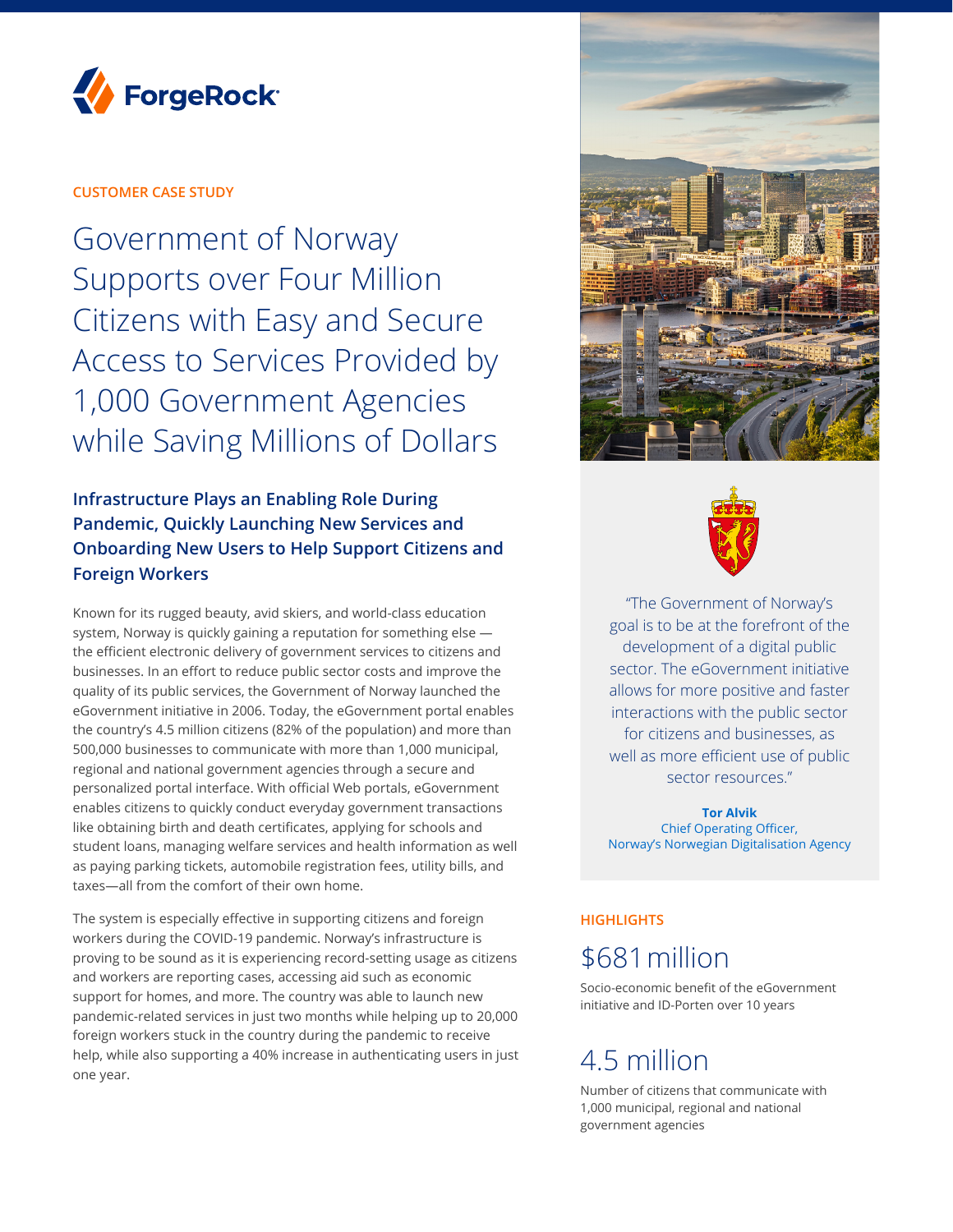To ensure the security of information, Norway's Norwegian Digitalisation Agency implemented a central authentication and single sign-on service for the 1,000 different government agencies in Norway to use to offer aid to citizens. The solution enables citizens to use the same login portal regardless of which public service they intend to access. This central service is called ID-Porten and was implemented as a hub-and-spoke architecture. The Government of Norway uses ForgeRock Access Management™ at the center of ID-Porten. "When Norway first began offering online government services, all the agencies were trying to set up their own identification and authentication systems—each requiring their own resources and budgets to do so. By centralizing the authentication process with ForgeRock Access Management, the Norwegian government is able to make the most of its resources," explains Alvik.

The hub, ID-Porten, is the center of the architecture. Government agencies such as the tax office, labor and welfare agency, health economics administration agency, and water and energy directorate, are the spokes that use the authentication and single sign-on services of the hub. ID-Porten implements several levels of authentication:

- **•** MinID, which uses PIN code authentication;
- **•** BankID, which is a bank-issued electronic ID;
- **•** Buypass, a private electronic ID that can also be used to bet online in Norway;
- **•** Certificates which are stored in USB pens and issued by a private company called Commfides; and
- **•** MinID Passport with registration based on an app reading the passport and comparing the biometrics stored to the person registering.

The federation technology involved in the hub-and-spoke architecture is SAML 2.0. ID-Porten uses ForgeRock Access Management to implement a SAML 2.0 Identity Provider with multiple authentication contexts that are mapped and plugged into the ForgeRock Access Management federation and authentication framework. In this way, each of the authentication eIDs can be associated with different authentication contexts and different authentication strengths. The flexibility of the ForgeRock Access Management architecture enables the team to extend and modify the architecture to quickly support additional eIDs when required, such as it did during the pandemic. Thanks to the SAML 2.0 federation standard, the government agencies can use any SAML 2.0 Service Provider implementation to use ID-Porten services.

In addition to security and flexibility, performance was also a key requirement of the access management system so that ID-Porten could manage large spikes in users that occur throughout the year. For example, on the day that tax returns are due, more than a million citizens are logged on at the same time to file their tax returns. Alvik explains, "Performance and uptime are keys to the success of our eGovernment environment especially during peak periods. With the ForgeRock Access Management solution, citizens and businesses can quickly and easily access government services whenever they need to."

#### **CHALLENGE**

Deliver secure government services to Norwegian citizens and businesses in a costeffective manner while also preparing for future changes, such as rapidly launching new services during a pandemic.

### **SOLUTION**

Implement a flexible, hub-and-spoke access management architecture using ForgeRock Access Management™ to enable easy and secure single sign-on access to more than 4,000 government services provided by more than 1,000 agencies.

#### **BENEFITS**

- **•** Launched new pandemic-related services in just two months.
- **•** Onboarded 20,000 foreign workers living in Norway during the pandemic while supporting a 40% increase in existing users.
- **•** Supports 4.5 million citizens and over 500,000 businesses accessing government services online, resulting in better security, faster processing times and millions of dollars in savings.
- **•** Scales to ensure the delivery of services from more than 1,000 municipal, regional, and national government agencies.
- **•** Reduces costs through a centralized ID and authentication environment which regional and municipal governments plug into, resulting in a more efficient use of government resources.
- **•** Performs extremely well by handling more than one million users signing in on a single day without outages or degradation in performance.